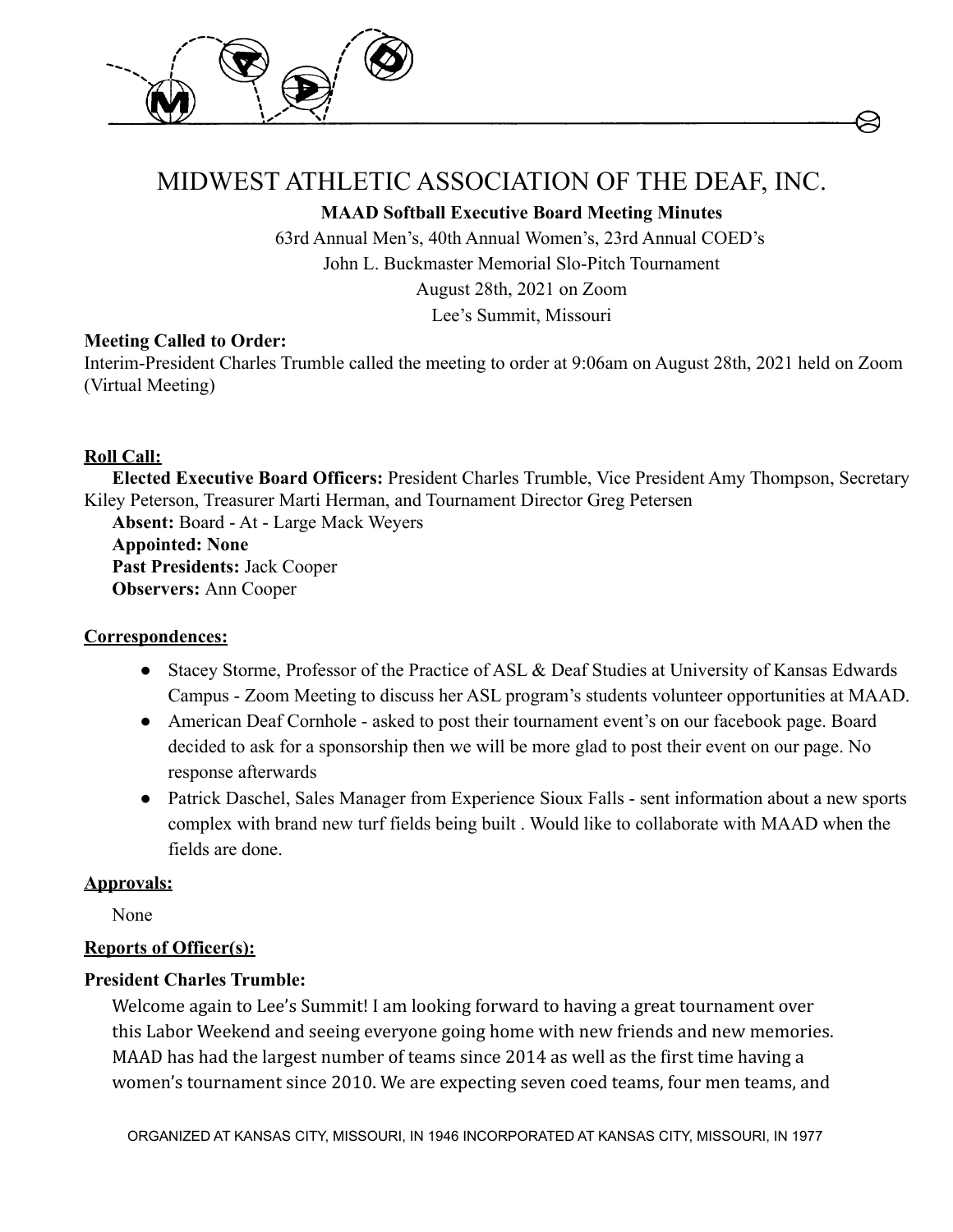three women teams. The complex where the tournament will be hosted was renovated about five years ago. The playing fields are in great shape, spacious dugouts, and plenty more shades for our fans as well. The complex staff have been amazing with helping arrange for this event.

For longer than the past year, we all have struggled with the pandemic. I want to remind all our participants to be considerate of others and maintain safe social distances. In the recent past, MAAD Basketball tournaments and multiple MAAD Delegates Meetings were canceled. This limited how much MAAD could improve in the recent couple years. Despite the pandemic challenges, MAAD is excited to see a growth in the number of registered softball teams! Additionally, MAAD launched a new website and changed to having player registrations online for the first time. MAAD successfully live streamed round robin pool drawing as well. I still see more potential for improvement and look forward to our next Delegates Meeting to keep pushing for progress to improve the efficiency of MAAD.

Two other regions also hosted their softball tournament. NEAAD had five men teams (no women teams). SWSAD had an unique opportunity for 2021, inviting teams from outside the SWSAD quadrant. In total, the SWSAD tournament had seven men teams, six women teams, and six coed teams. The East Quadrant hosted a tournament in 2019, but did not host a softball tournament in 2021.

As I conclude this report, I also want to recognize the great collaboration of the Executive Board. They are a terrific group with talent and dedication, eager to make this MAAD Softball tournament a success. MAAD holds a special place in our memories. I look forward to catching up with old friends and meeting new friends during this tournament

#### **Vice President – Amy Thompson**

Welcome back to our softball tournament! We are very excited to resume our normal activities and hope everything will go smoothly! Please remember to maintain the social distance and be respectful of others. In the last two year since the Pandemic started, our board officers had a zoom meeting several times to maintain our communication and we have realized that in our bylaws, we do not have any wording that we can have elections during zoom meetings. We as board officers are willing to maintain our roles and are in good standing with MAAD and survived 4 years of the same board!! I am forever grateful for those boards to work with.

As Vice President, I have collected a lot of motions for softball rules and regulations specifically. As you know the generation is changing years by years, I have seen more players show their passion for the tournament. I had to sit back and look at the MAAD as a whole and realized the tournament is run by the players! We as board officers are just planning the tournament for them. I think the time is changing and that we should separate the bylaws from the Rules and Regulations.

2021 Softball is coming back with 7 Coeds, 4 Men's and 3 Women's! This is like the Field of Dreams where we have those men and women teams coming back! Let's have fun!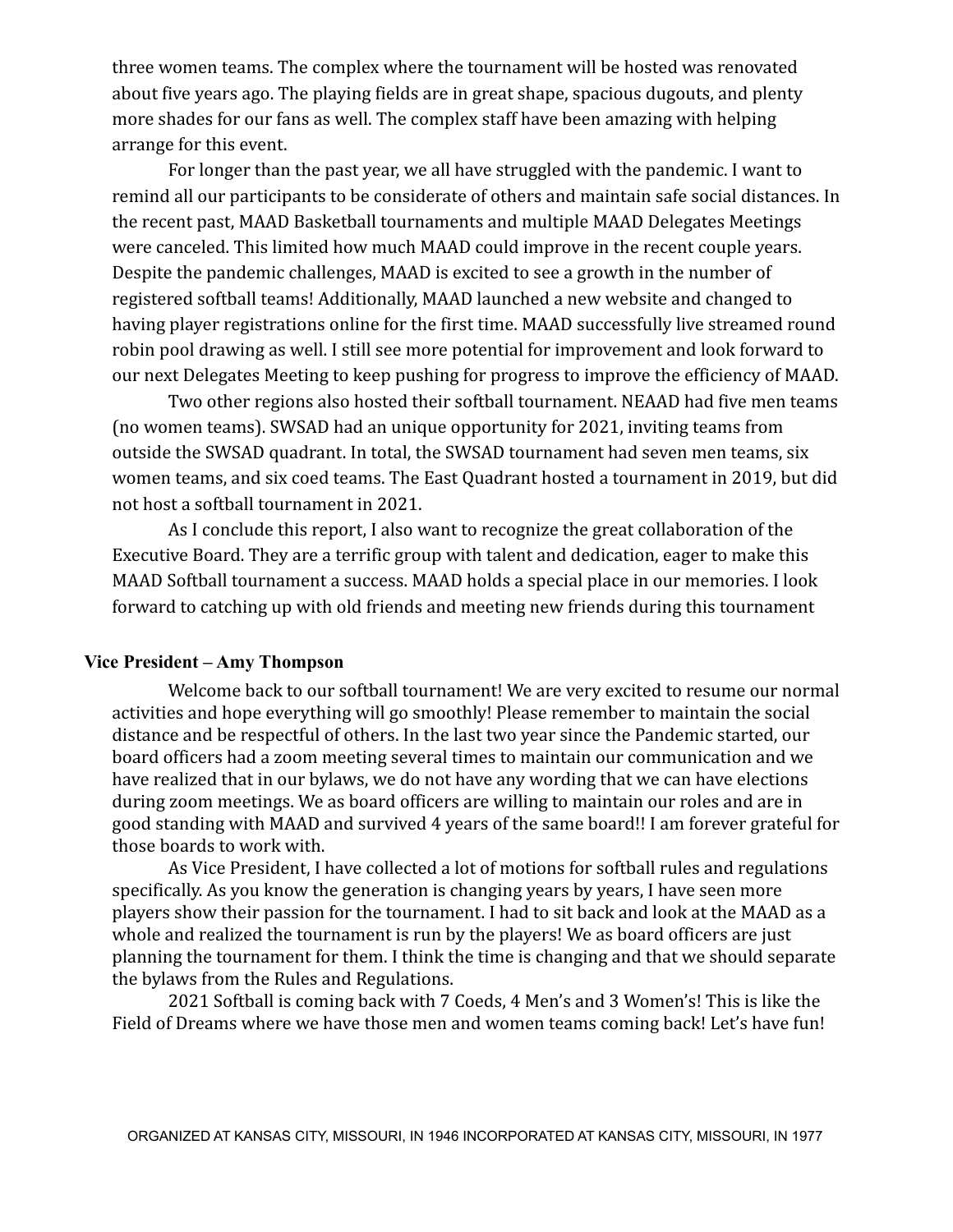#### **Secretary Kiley Peterson:**

Welcome to our MAAD Softball tournament! I am more than glad to see this resume again after last year! As our Vice President, COVID is still around so please respect each other's choice and practice social distance. It is vital for us and everyone else to stay safe! Anyway I am excited to play again and I am grateful for our MAAD board for sticking throughout this unique experience!

I am a bit grateful to COVID because it helped me time to design our new website! [WWW.MAAD.ORG.](http://www.maad.org) if you haven't checked it out, please do! I welcome any ideas, feedback, constructive criticism as this is for you players! MAAD is evolving and we need to get up with our online presence!

Online registrations was a bit confusing due to two different deadline dates but we worked it out and seems no complains about the registrations itself but heard some comments about need having an option of online payment and change the deadline as NSAD payment was due in the same month so people was complaining about being tight on money.

We are still improving our website and evolving so I ask you to be patient with us and please work with us - we can't do this without you! To the players & coaches, good luck at the tournament! Play hard!

## **Treasurer Marti Herman:**

Hi everyone! I'm pleased to welcome you all to the 2021 Softball this year! Due to the pandemic that was cancelled last year, I sure missed you all! I'm looking forward to seeing you and hope you will enjoy your stay in Lee's Summit, MIssouri!

I've renewed the dues for IRS form 990-N in May 2021 and Bond Insurance for 2021-2022.

I've collected 14 Team payments. There are 7 COED, 4 Mens, and 3 Womens. I'm really excited to see this team growing more this year!! There has been talk about a new way for payment instead of mailing it to me. I've had some issues that did not arrive (mail were sent to an odd place!) but were postmarked on the deadline. I'm open to discuss the possibility for new payment online or via apps.

Good luck to all teams and have fun!! :)

#### **Board-at-Large Mack Weyers:**

Welcome back to the 2021 MAAD Softball Tournament from a long year with a terrible pandemic. But we're still in some situations with viruses. We have been working hard to make sure that all things go well as our health is number one priority. It will be great to see you all again soon!!

I am excited to be your chairperson for the 2021 MAAD Softball Tournament for the second time. We had wonderful work out with Tina, Manager of Frank White Sport Complex and Kurt who will be the charge for the umpires. We wanted to do the same thing from last 2019 so this way the tournament will go smoothly. Tournament wouldn't be successful without our boards and them. Thanks to them for working with us again!

I would like for all of us to keep ourselves clean, and be wise for our safety and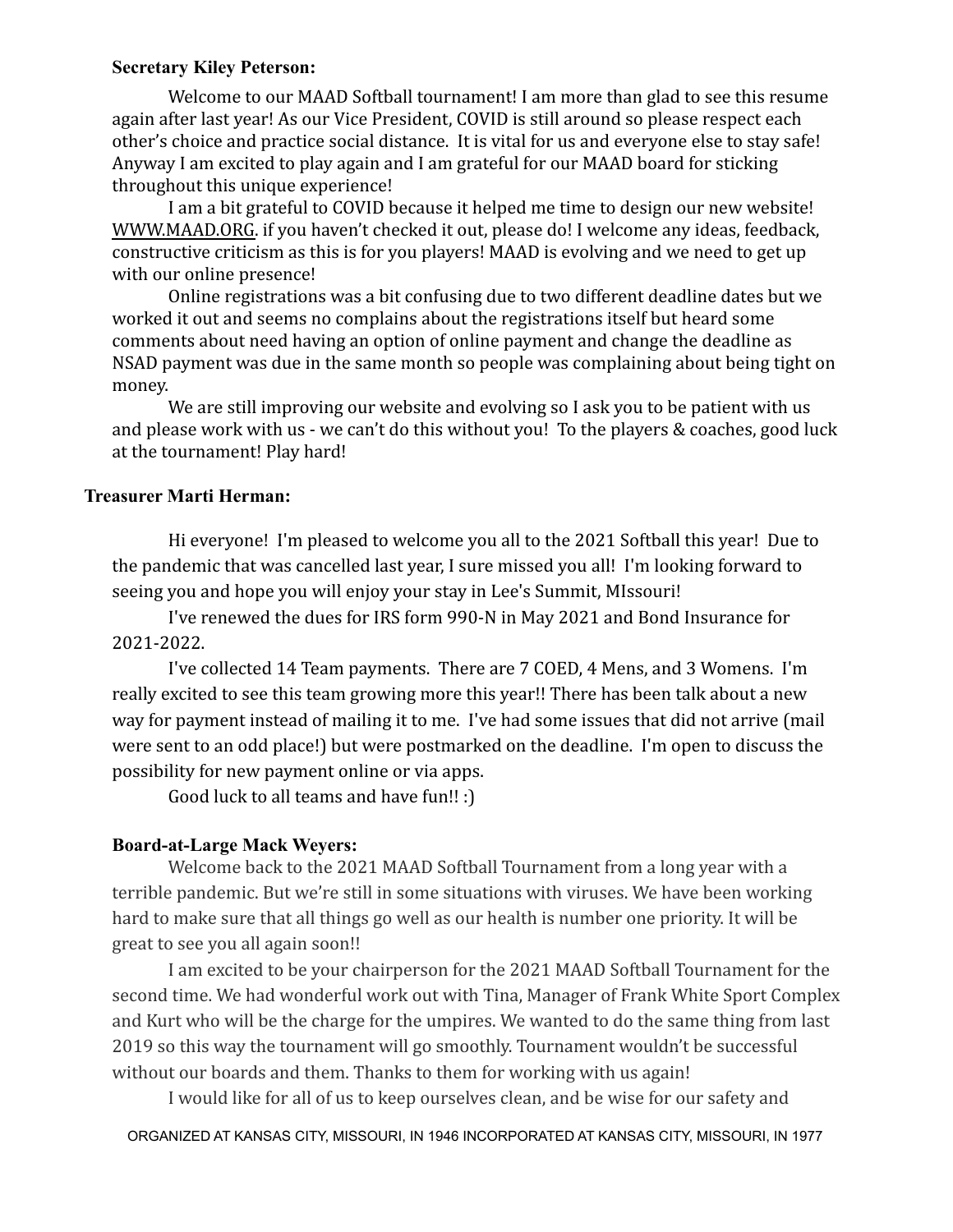health during our softball tournament! Please respect each other, let's play and have FUN!

#### **Tournament Director Greg Petersen:**

I'm elated to see MAAD Softball making a return after a year-long COVID-19 pandemic that caused our country to shut down.

While we are open, we need to be aware of rising cases of delta variants and continue to be safe by washing our hands and maintaining safe distance. There is no mask mandate at this time, I still encourage you all to wear masks when not playing.

For this Labor Day weekend, we'll have 7 COED teams, 4 Men teams, and 3 Women's teams participating. I'm thrilled to see Women's teams back!! A huge word of 'Thanks' to Tina Spallo, Superintendent of Jackson County Recreation and her crew, for allowing us to use their beautiful Frank White Jr Softball complex for our annual MAAD softball tournament!

#### **Reports of Past Presidents:**

**Jack Cooper**: Really wanted to say thank you to the MAAD board for helping MAAD to keep going and really wanted to say good job!

#### **Reports of Standing Committees:**

# **Hall of Fame Committee – Tami Richardson-Nelson:**

#### **Budget Committee – Marti Herman:**

Will be discussing online payment methods. No additional reports for now.

## **Law Committee – Vice President Amy Thompson:**

Worked with Andrew Stone and Lorrie on many motions for delegates and we are so ready to move on. No additional reports for now.

**Special Committee(s) Annual Sand Volleyball – vacant 2021 Softball Chairperson - Mack Weyers**

**2022 Basketball Chairperson - Vacant**

**Appeals/Grievances:** None

#### **Unfinished Business:** None

#### **New Business:**

## **SDEB2021- 01:**

Vice President, Amy Thompson moved to postpone Softball Delegates Meeting to September 26th with a backup date of October 2nd at 9am to 12pm. Treasurer, Marti Herman seconded. **CARRIED.**

#### **SDEB2021- 02:**